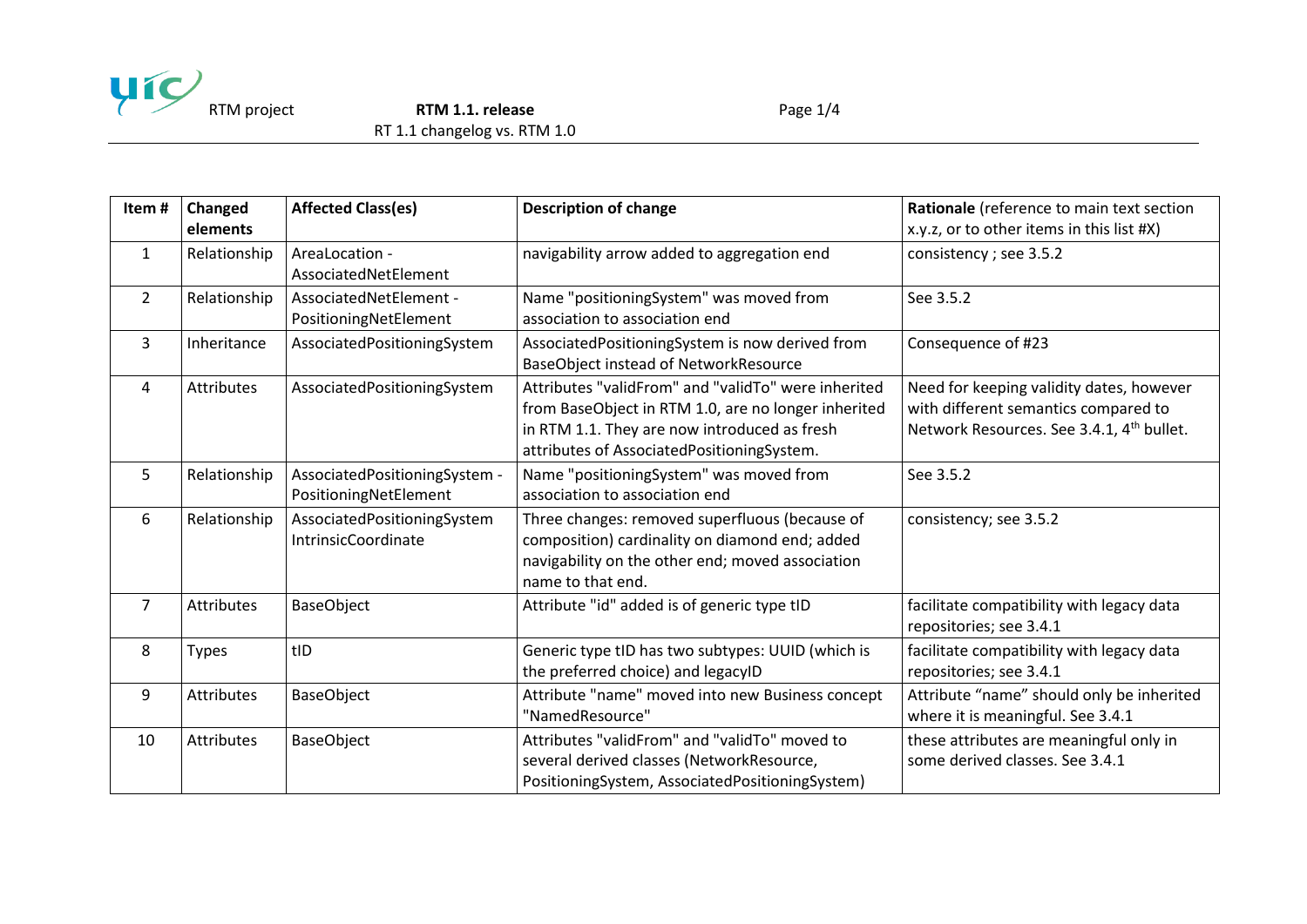|                              | RTM project  | RTM 1.1. release                                     | Page 2/4                                                                             |                                                                                                                                                                                                                                                                       |  |
|------------------------------|--------------|------------------------------------------------------|--------------------------------------------------------------------------------------|-----------------------------------------------------------------------------------------------------------------------------------------------------------------------------------------------------------------------------------------------------------------------|--|
| RT 1.1 changelog vs. RTM 1.0 |              |                                                      |                                                                                      |                                                                                                                                                                                                                                                                       |  |
| 11                           | Relationship | CompositionNetElement -<br>ElementPartCollection     | Removed superfluous cardinality and added<br>navigability arrow                      | same as #6                                                                                                                                                                                                                                                            |  |
| 12                           | Inheritance  | ElementPartCollection                                | ElementPartCollection is now derived from<br>BaseObject instead of NetworkResource   | No need for validity dates, as validity<br>information is carried at<br>CompositionNetElement level.<br>CompositionNetElements holds collections<br>of references to other NetElements, the<br>validity of which is determined by the<br>Composition validity limits. |  |
| 13                           | Inheritance  | EntityLocation                                       | EntityLocation is now derived from BaseObject<br>instead of NetworkResource          | EntityLocation does not need to be named,<br>as it is attached to exactly one, named,<br>LocatedNetEntity.                                                                                                                                                            |  |
| 14                           | Relationship | EntityLocation -<br>LocatedNetEntity                 | Aggregation changed into composition; added<br>navigability arrow.                   | Locations are not meant to be shared by<br>several Entities even when they are<br>identical, because 1) it may be a<br>coincidence with no further meaning; 2)<br>this eases railML compatibility. See also #6                                                        |  |
| 15                           | Relationship | IntrinsicCoordinate -<br>PositioningSystemCoordinate | Name "coordinates" was moved from association to<br>association end                  | See #6                                                                                                                                                                                                                                                                |  |
| 16                           | Inheritance  | IntrinsicCoordinate                                  | IntrinsicCoordinate is now derived from BaseObject                                   | See #35                                                                                                                                                                                                                                                               |  |
| 17                           | Relationship | LevelNetwork - Network                               | No longer a composition. Name, cardinalities and<br>navigability changed accordingly | See 3.5.4; see #6                                                                                                                                                                                                                                                     |  |
| 18                           | Relationship | LinearAnchorPoint -<br>LinearPositioningSystem       | Definition streamlined                                                               | See #6.                                                                                                                                                                                                                                                               |  |
| 19                           | Inheritance  | LinearAnchorPoint                                    | LinearAnchorPoint is now derived from BaseObject<br>instead of NetworkResource       | No need for names or validity dates for<br>these points. In addition,<br>LinearAnchorPoints are no longer tied to<br>networks (which was the case before,<br>resulting them in being part of two<br>compositions).                                                    |  |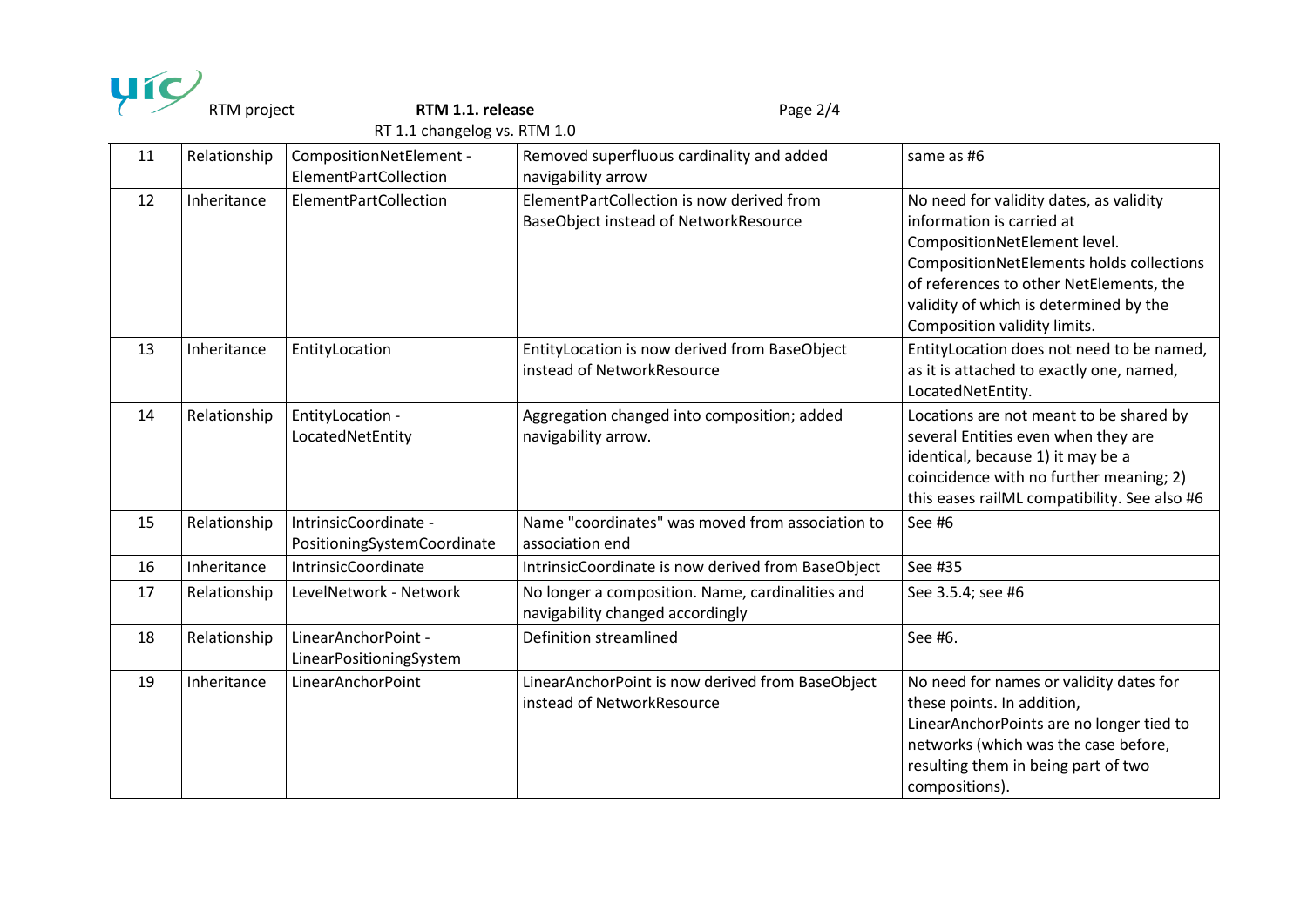| RTM project<br>RTM 1.1. release<br>Page $3/4$<br>RT 1.1 changelog vs. RTM 1.0 |                   |                                                         |                                                                                                                 |                                                                                 |  |
|-------------------------------------------------------------------------------|-------------------|---------------------------------------------------------|-----------------------------------------------------------------------------------------------------------------|---------------------------------------------------------------------------------|--|
| 20                                                                            | Relationship      | LinearLocation -<br>PositioningNetElement               | Name "netElement" was moved from association to<br>association-end                                              | See #6                                                                          |  |
| 21                                                                            | Relationship      | LinearLocation<br>OrderedAssociatedNetElement           | Definition streamlined                                                                                          | See #6                                                                          |  |
| 22                                                                            | Relationship      | LinearLocationCoordinate<br>PositioningSystemCoordinate | Name "positioningSystemCoordinates" added to<br>association-end                                                 | See #6                                                                          |  |
| 23                                                                            | <b>New Class</b>  | NamedResource                                           | Differentiate Objects with identifier (name) from<br>Objects without identifier                                 | Avoid meaningless attributes in subclasses                                      |  |
| 24                                                                            | Relationship      | <b>NetElement - Relation</b>                            | Name "relations" was moved from association to<br>association-end                                               | See #6                                                                          |  |
| 25                                                                            | Relationship      | Network - NetworkResource                               | Definition streamlined; aggregation shared instead of<br>aggregation composite                                  | See #6. Networks may now overlap (i.e.,<br>share network resources). See 3.5.4. |  |
| 26                                                                            | Inheritance       | NetworkResource                                         | LinearAnchorPoint is now derived from<br>"NamedResource" instead of "BaseObject"                                | Need for a name, but not for validity limits.                                   |  |
| 27                                                                            | <b>Attributes</b> | NetworkResource                                         | Attributes "validFrom" and "validTo" moved from<br>"BaseObject"                                                 | These attributes are needed by all derived<br>classes, with consistent meaning. |  |
| 28                                                                            | Relationship      | OrderedCollection -<br>NetElement                       | Name "elementPart (ordered)" was moved from<br>association to association-end and rephrased to<br>"elementPart" | See #6                                                                          |  |
| 29                                                                            | Relationship      | PositionedRelation<br>PositioningNetElement             | Name "elementA" was moved from association to<br>association-end                                                | See #6                                                                          |  |
| 30                                                                            | Relationship      | PositionedRelation<br>PositioningNetElement             | Name "elementB" was moved from association to<br>association-end                                                | See #6                                                                          |  |
| 31                                                                            | Inheritance       | PositioningSystem                                       | PositioningSystem is now derived from<br>NamedResource instead of BaseObject                                    | The new inheritance plus the                                                    |  |
| 32                                                                            | <b>Attributes</b> | PositioningSystem                                       | Attributes "validFrom" and "validTo"                                                                            |                                                                                 |  |
| 33                                                                            | Relationship      | SpotLocation<br>PositioningNetElement                   | Name "netElement" was moved from association to<br>association-end                                              | See #6                                                                          |  |